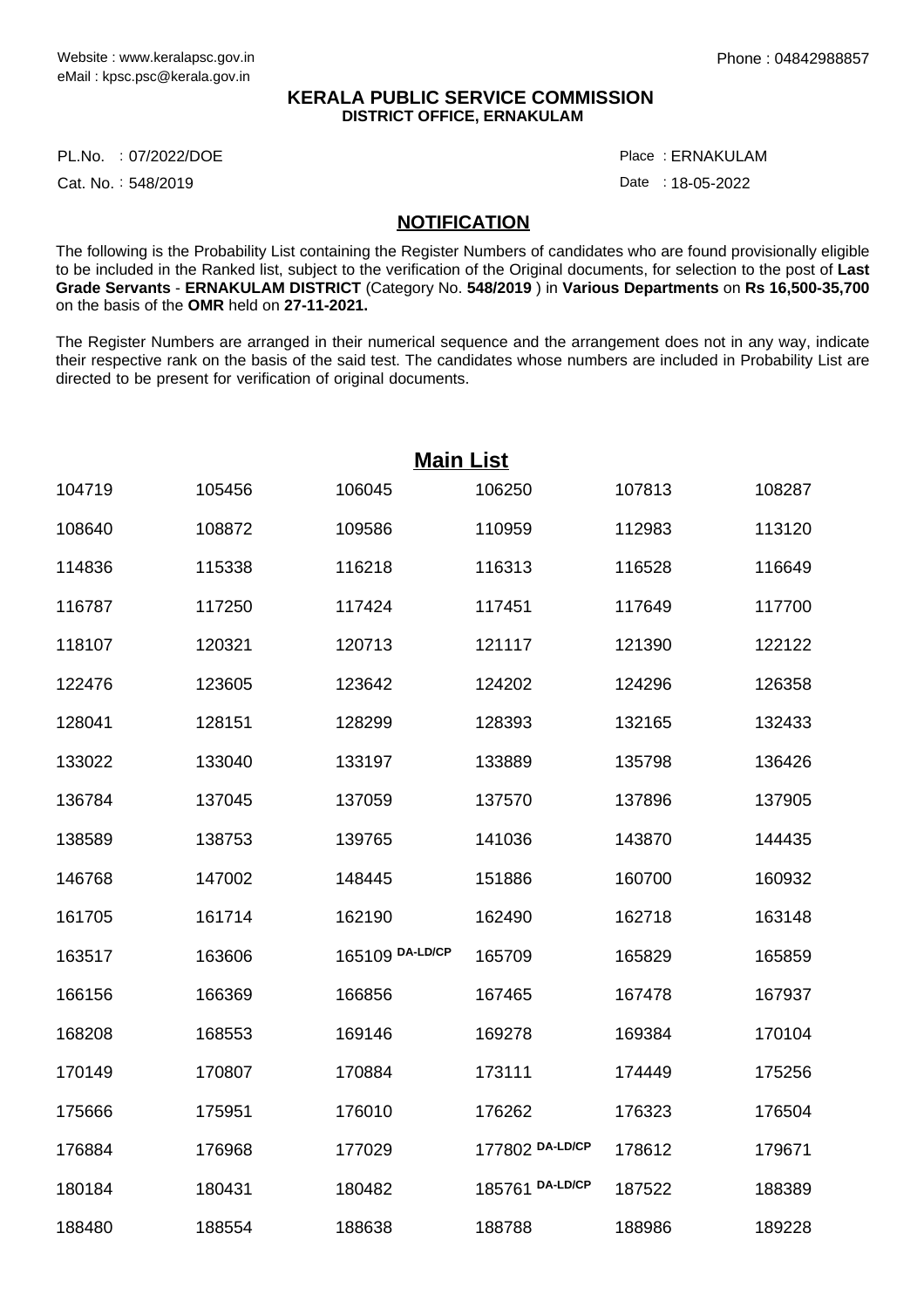| 189406 | 189496 | 189517 | 189520 | 189552 | 189737       |
|--------|--------|--------|--------|--------|--------------|
| 189885 | 190057 | 190841 | 191002 | 191579 | 191773       |
| 191949 | 192733 | 193032 | 193098 | 193166 | 193371       |
| 193399 | 193991 | 194417 | 194675 | 195153 | 195286       |
| 195362 | 195551 | 195935 | 196155 | 196431 | 196486       |
| 196910 | 197062 | 197156 | 197960 | 198154 | 198163       |
| 198353 | 198364 | 198393 | 198415 | 198563 | 198571       |
| 198713 | 198758 | 198883 | 198949 | 199075 | 199083       |
| 199515 | 199658 | 199710 | 199909 | 200287 | 200572       |
| 200992 | 201178 | 201431 | 201438 | 201688 | 201817       |
| 201847 | 201918 | 201975 | 202095 | 202149 | 202301       |
| 202745 | 203014 | 203088 | 203176 | 203180 | 203517 DA-LV |
| 203590 | 203846 | 203879 | 203936 | 204378 | 204412       |
| 204424 | 204942 | 205294 | 205358 | 205476 | 205585       |
| 205735 | 205928 | 205966 | 205976 | 206246 | 206814       |
| 207271 | 207400 | 207902 | 208197 | 208467 | 208478       |
| 208783 | 208872 | 208957 | 209057 | 209155 | 209741       |
| 209749 | 209754 | 209917 | 209945 | 209986 | 210051       |
| 210268 | 210294 | 210331 | 210355 | 210481 | 210495       |
| 210860 | 210895 | 210924 | 211180 | 211231 | 211419       |
| 211497 | 211518 | 211786 | 211878 | 212033 | 212143       |
| 212479 | 212547 | 212927 | 213064 | 213959 | 214213       |
| 215351 | 216938 | 217608 | 217804 | 218432 | 218595       |
| 219210 | 219602 | 219684 | 220385 | 220709 | 221313       |
| 221398 | 222140 | 222811 | 222893 | 223182 | 223381       |
| 225506 | 228163 | 229219 | 232693 | 233122 | 234086       |
| 234125 | 234408 | 235133 | 235164 | 235212 | 235271       |
| 235282 | 235291 | 235342 | 235452 | 235464 | 235484       |
| 235488 | 235563 | 235642 | 235705 | 235709 | 235772       |
| 235816 | 235913 | 235930 | 235944 | 236068 | 236122       |
| 236153 | 236224 | 236319 | 236384 | 236405 | 236445       |
| 236505 | 236533 | 236547 | 236550 | 236694 | 236741       |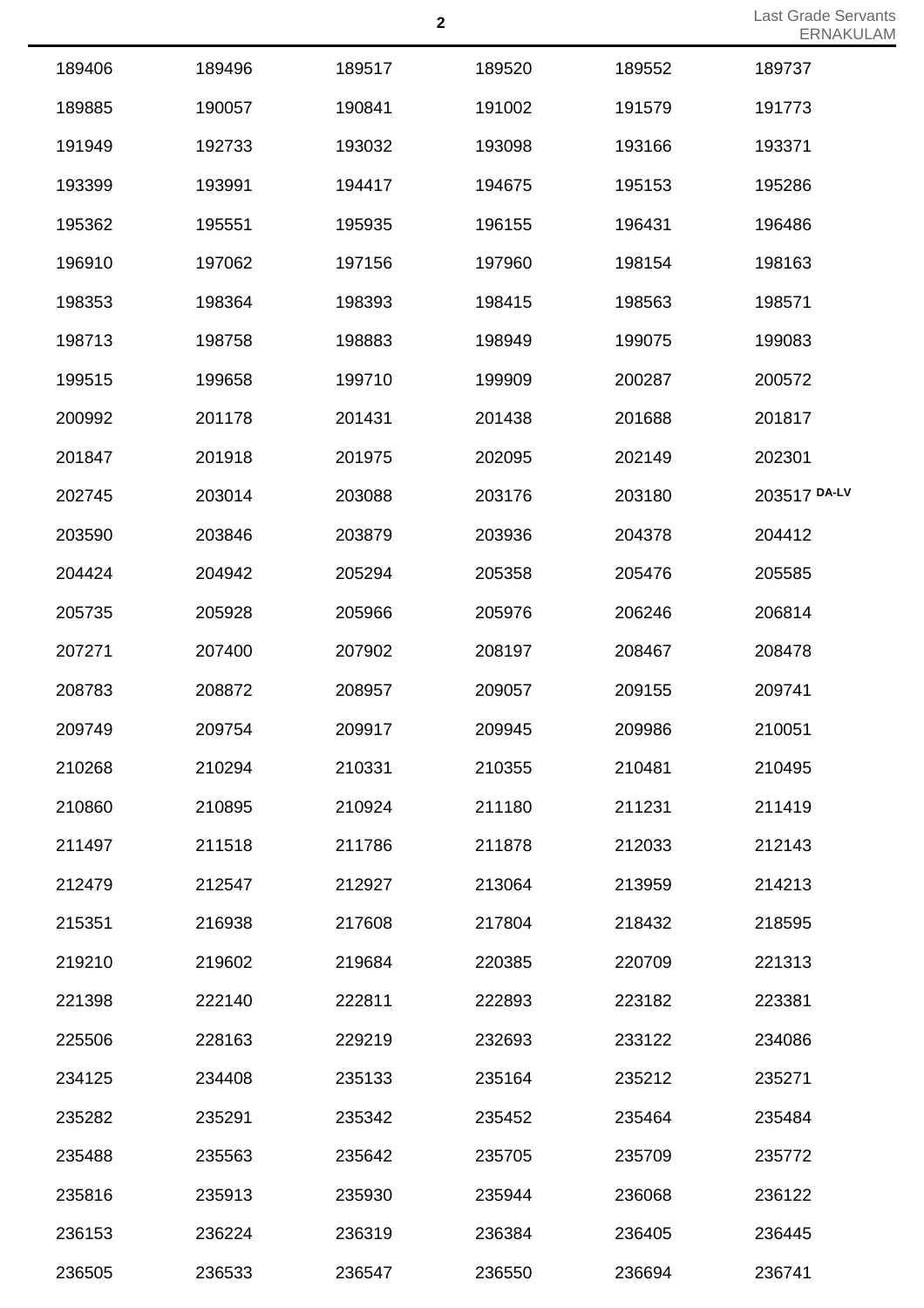|        |        |        |                 |        | LINT   |
|--------|--------|--------|-----------------|--------|--------|
| 236749 | 236806 | 236818 | 236825          | 236891 | 236937 |
| 236970 | 236978 | 236998 | 237060          | 237152 | 237156 |
| 237216 | 237231 | 237238 | 237239          | 237288 | 237359 |
| 237371 | 237384 | 237481 | 237485          | 237626 | 237636 |
| 237692 | 237702 | 237725 | 237729          | 237730 | 237802 |
| 237815 | 237879 | 237896 | 237904          | 237919 | 237926 |
| 237928 | 237969 | 237994 | 238059          | 238108 | 238184 |
| 238224 | 238279 | 238437 | 238523          | 238570 | 238599 |
| 238677 | 238710 | 238715 | 238753 DA-LD/CP | 238758 | 238768 |
| 238806 | 238825 | 238951 | 238978          | 239029 | 239047 |
| 239124 | 239129 | 239236 | 239240          | 239245 | 239266 |
| 239270 | 239277 | 239478 | 239498          | 239500 | 239604 |
| 239667 | 239696 | 239738 | 239788          | 239814 | 239861 |
| 239911 | 239972 | 239995 | 240011          | 240030 | 240108 |
| 240119 | 240228 | 240257 | 240258          | 240267 | 240288 |
| 240315 | 240319 | 240348 | 240401          | 240411 | 240423 |
| 240431 | 240438 | 240454 | 240510          | 240520 | 240538 |
| 240558 | 240643 | 240682 | 240789          | 240793 | 240842 |
| 240922 | 240975 | 240983 | 241010          | 241059 | 241065 |
| 241069 | 241133 | 241230 | 241247          | 241248 | 241255 |
| 241295 | 241306 | 241308 | 241392          | 241430 | 241442 |
| 241479 | 241483 | 241521 | 241565          | 241590 | 241606 |
| 241618 | 241620 | 241692 | 241715          | 241738 | 241805 |
| 241862 | 241874 | 241942 | 242036          | 242067 | 242073 |
| 242076 | 242111 | 242177 | 242193          | 242210 | 242311 |
| 242401 | 242457 | 242498 | 242635          | 242664 | 242689 |
| 242717 | 242736 | 242747 | 242793          | 242797 | 242901 |
| 242950 | 242997 | 243021 | 243086          | 243135 | 243151 |
| 243205 | 243283 | 243303 | 243427          | 243473 | 243488 |
| 243509 | 243529 | 243532 | 243563          | 243567 | 243587 |
| 243592 | 243742 | 243778 | 243855          | 243870 | 244022 |
| 244065 | 244137 | 244141 | 244147          | 244174 | 244176 |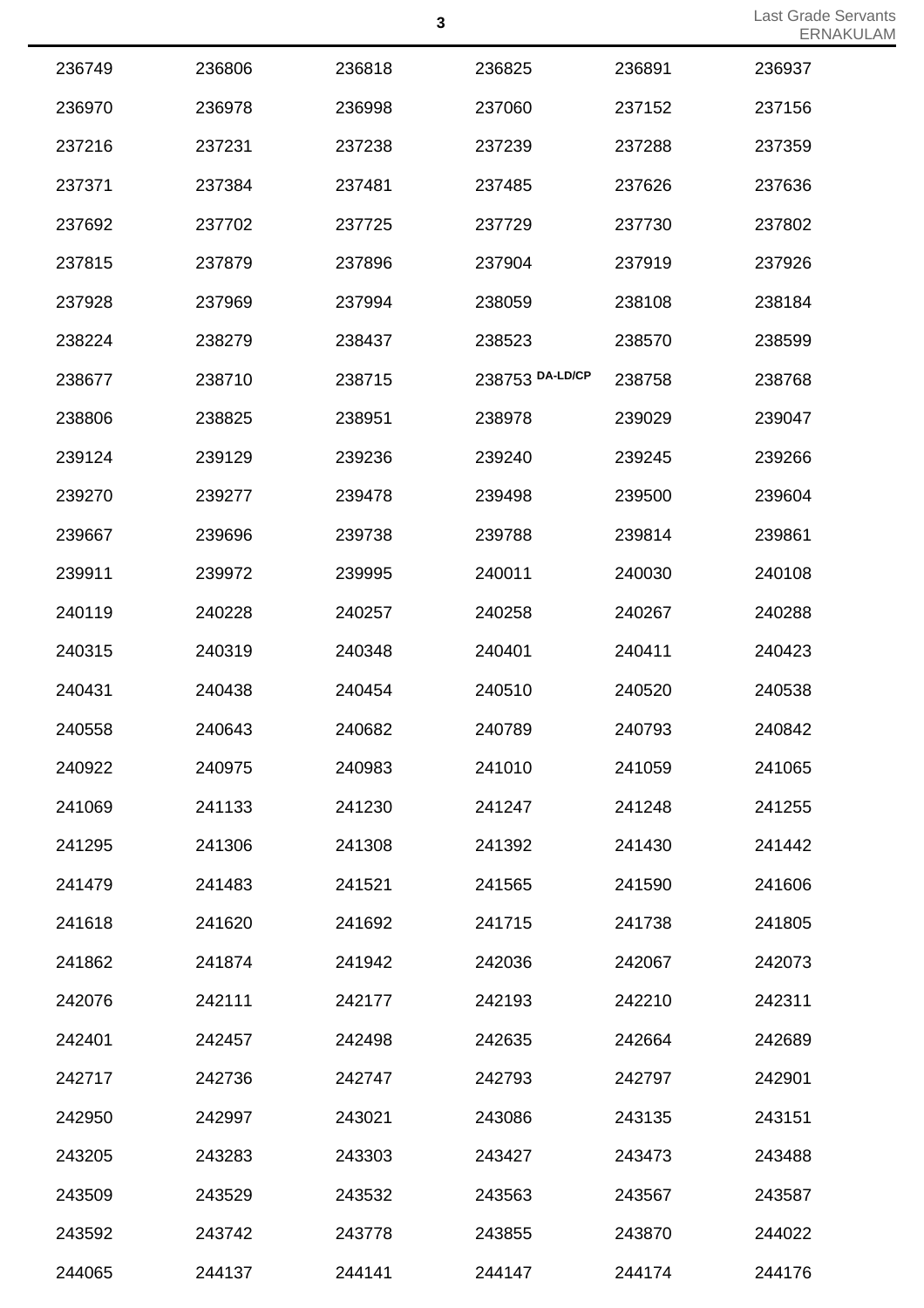|        |        |        |        |        | LIVIV  |
|--------|--------|--------|--------|--------|--------|
| 244219 | 244243 | 244280 | 244294 | 244324 | 244356 |
| 244373 | 244421 | 244486 | 244543 | 244639 | 244707 |
| 244716 | 244725 | 244779 | 244834 | 244857 | 244900 |
| 244915 | 244940 | 244996 | 245065 | 245123 | 245204 |
| 245217 | 245328 | 245411 | 245420 | 245483 | 245559 |
| 245593 | 245613 | 245678 | 245681 | 245711 | 245754 |
| 245769 | 245868 | 245872 | 245933 | 245994 | 246020 |
| 246032 | 246057 | 246077 | 246107 | 246127 | 246151 |
| 246180 | 246215 | 246223 | 246231 | 246259 | 246340 |
| 246342 | 246367 | 246570 | 246612 | 246644 | 246647 |
| 246649 | 246660 | 246744 | 246750 | 246843 | 246873 |
| 246973 | 246995 | 247039 | 247060 | 247083 | 247169 |
| 247177 | 247185 | 247186 | 247199 | 247214 | 247259 |
| 247277 | 247278 | 247322 | 247354 | 247360 | 247367 |
| 247368 | 247382 | 247439 | 247509 | 247551 | 247603 |
| 247679 | 247767 | 247786 | 247814 | 247922 | 247928 |
| 247933 | 247937 | 247938 | 248051 | 248054 | 248059 |
| 248120 | 248147 | 248371 | 248418 | 248441 | 248466 |
| 248468 | 248549 | 248631 | 248639 | 248645 | 248687 |
| 248705 | 248707 | 248727 | 248745 | 248784 | 248902 |
| 248933 | 248976 | 248983 | 249117 | 249145 | 249153 |
| 249185 | 249208 | 249223 | 249234 | 249332 | 249340 |
| 249390 | 249408 | 249462 | 249476 | 249486 | 249495 |
| 249535 | 249552 | 249577 | 249616 | 249620 | 249624 |
| 249653 | 249695 | 249705 | 249772 | 249804 | 249865 |
| 249878 | 249914 | 249946 | 250021 | 250050 | 250109 |
| 250135 | 250140 | 250223 | 250241 | 250268 | 250291 |
| 250362 | 250376 | 250384 | 250436 | 250466 | 250496 |
| 250562 | 250583 | 250615 | 250663 | 250668 | 250675 |
| 250841 | 250894 | 250913 | 250939 | 250942 | 250964 |
| 250973 | 251135 | 251150 | 251162 | 251183 | 251254 |
| 251312 | 251340 | 251377 | 251384 | 251400 | 251452 |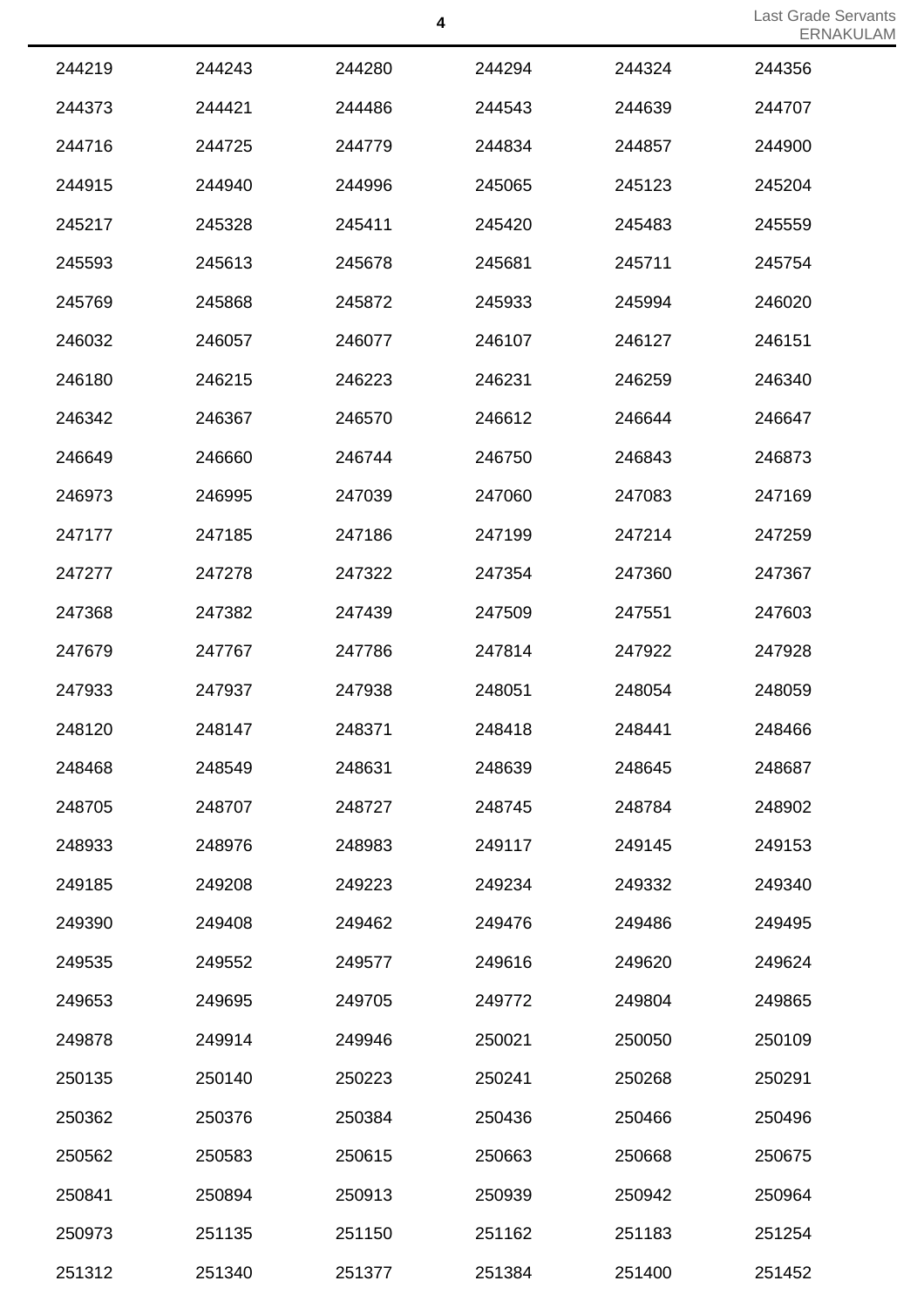|        |        |        | 5                         |        | Last Grade<br>ERN |
|--------|--------|--------|---------------------------|--------|-------------------|
| 251488 | 251530 | 251535 | 251751                    | 251797 | 251809            |
| 251840 | 251847 | 251855 | 251939                    | 252022 | 252062            |
| 252096 | 252101 | 252105 | 252110                    | 252115 | 252150            |
| 252163 | 252219 | 252234 | 252248                    | 252297 | 252339            |
| 252350 | 252361 | 252441 | 252517                    | 252541 | 252575            |
| 252754 | 252786 | 252802 | 252804                    | 252813 | 252866            |
| 252922 | 252984 | 252991 | 253055                    | 253129 | 253132            |
| 253188 | 253317 | 253322 | 253355                    | 253430 | 253488            |
| 253544 | 253550 | 253622 | 253650                    | 253668 | 253876            |
| 253903 | 253990 | 254036 | 254110                    | 254120 | 254149            |
| 254160 | 254225 | 254276 | 254360                    | 254378 | 254385            |
| 254424 | 254455 | 254464 | 254527                    | 254560 | 254641            |
| 254666 | 254684 | 254687 | 254728                    | 254803 | 254816            |
| 254864 | 254888 | 254924 | 259819                    | 261105 | 262175            |
| 263107 | 271532 | 275584 | 283702                    | 286583 | 288290            |
| 291861 | 293629 | 313240 | 322419                    | 326417 | 340456            |
| 344180 | 348891 | 351526 | 374003                    |        |                   |
|        |        |        | <b>Supplementary List</b> |        |                   |
|        |        |        | Ezhava/Thiyya/Billava     |        |                   |
| 132088 | 135075 | 138178 | 142450                    | 147011 | 156353            |

| 192000 | ט וטטטו | 190170 | 1424JU | 147 V L L | טטטטו  |
|--------|---------|--------|--------|-----------|--------|
| 165914 | 166593  | 170804 | 173695 | 176644    | 176960 |
| 188507 | 190854  | 190962 | 191177 | 191524    | 192275 |
| 192830 | 193230  | 195391 | 195842 | 196121    | 196297 |
| 197195 | 197656  | 198063 | 199253 | 199376    | 199687 |
| 199805 | 199884  | 200271 | 200278 | 200491    | 201197 |
| 201352 | 201415  | 201449 | 201562 | 202216    | 202573 |
| 202996 | 204625  | 204656 | 205938 | 206063    | 207563 |
| 208290 | 208652  | 209308 | 209332 | 209471    | 210089 |
| 210116 | 210555  | 210695 | 210769 | 210901    | 211474 |
| 211651 | 211890  | 211978 | 212321 | 213346    | 214148 |
| 214300 | 218132  | 220968 | 221196 | 223338    | 231866 |
| 235716 | 235737  | 236114 | 236132 | 236147    | 236474 |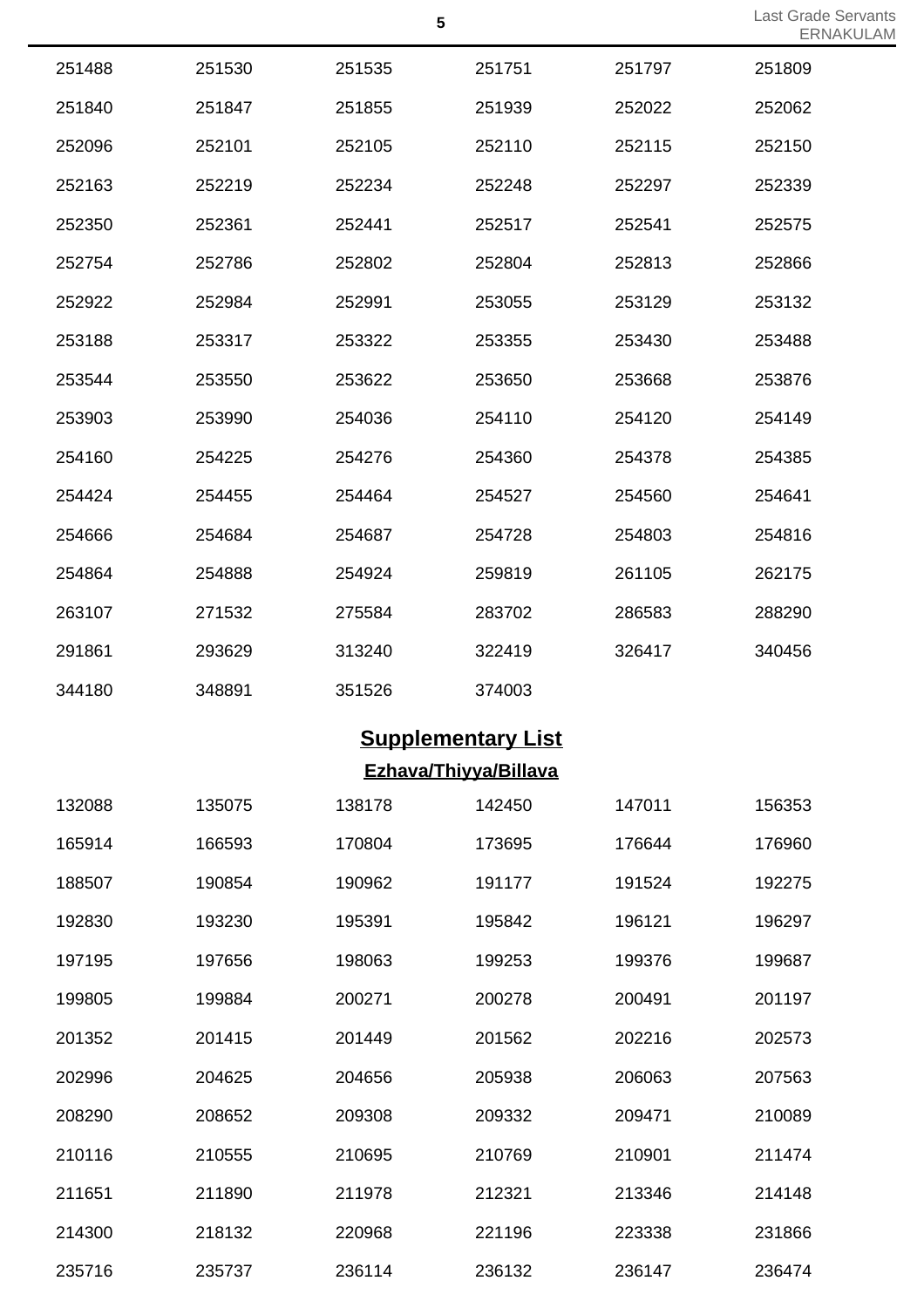| Last Grade Servants |  |  |
|---------------------|--|--|
| ERNAKULAM           |  |  |

|        |        |                        |        |                 | $-1$ $\vee$ $-1$ |
|--------|--------|------------------------|--------|-----------------|------------------|
| 236488 | 236805 | 237301                 | 237398 | 238282          | 238333           |
| 238521 | 238936 | 239299                 | 239406 | 239425          | 239792           |
| 239916 | 240230 | 240254                 | 241143 | 241569          | 241821           |
| 242478 | 242507 | 242563                 | 242580 | 242814          | 242935           |
| 243244 | 244302 | 244590                 | 244611 | 244614          | 244683           |
| 245371 | 245796 | 245799                 | 245828 | 245916          | 245953           |
| 246428 | 246658 | 247227                 | 248481 | 249273          | 249464           |
| 249483 | 249617 | 249725                 | 249850 | 250074          | 250392           |
| 250512 | 251266 | 251472                 | 251516 | 252145          | 252392           |
| 252525 | 252666 | 253192                 | 253335 | 253697          | 254216           |
| 254710 | 254746 | 254774                 | 272024 | 286363          | 323554           |
| 338014 |        |                        |        |                 |                  |
|        |        | <b>Scheduled Caste</b> |        |                 |                  |
| 102714 | 109090 | 133443                 | 133551 | 134753          | 156314           |
| 157320 | 164039 | 164300                 | 176285 | 193215          | 195161           |
| 197203 | 198272 | 202112                 | 205455 | 211238          | 212087           |
| 212293 | 212648 | 213299                 | 215933 | 216589          | 217707           |
| 221888 | 222181 | 222337                 | 228154 | 229112          | 229540           |
| 235329 | 236413 | 236687                 | 237269 | 237325          | 237558           |
| 237774 | 237819 | 238119                 | 238418 | 238553 DA-LD/CP | 238903           |
| 239020 | 239024 | 239180                 | 239383 | 240109          | 240191           |
| 241348 | 241605 | 241685                 | 242103 | 242439          | 242614           |
| 242904 | 243242 | 243631                 | 244017 | 244395          | 244492           |
| 244524 | 244642 | 245230                 | 245308 | 245383          | 245639           |
| 245708 | 246142 | 246372                 | 246458 | 246686          | 247257           |
| 247390 | 247392 | 247809                 | 248047 | 248070          | 248592           |
| 249159 | 249254 | 249258                 | 249433 | 249747          | 250367           |
| 251117 | 251664 | 251694                 | 251698 | 251794          | 251945           |
| 252213 | 252261 | 252761                 | 252803 | 253178          | 253240           |
| 253479 | 253656 | 254664                 | 254704 | 254705          | 254769           |
| 276431 | 278844 | 289359                 | 291607 |                 |                  |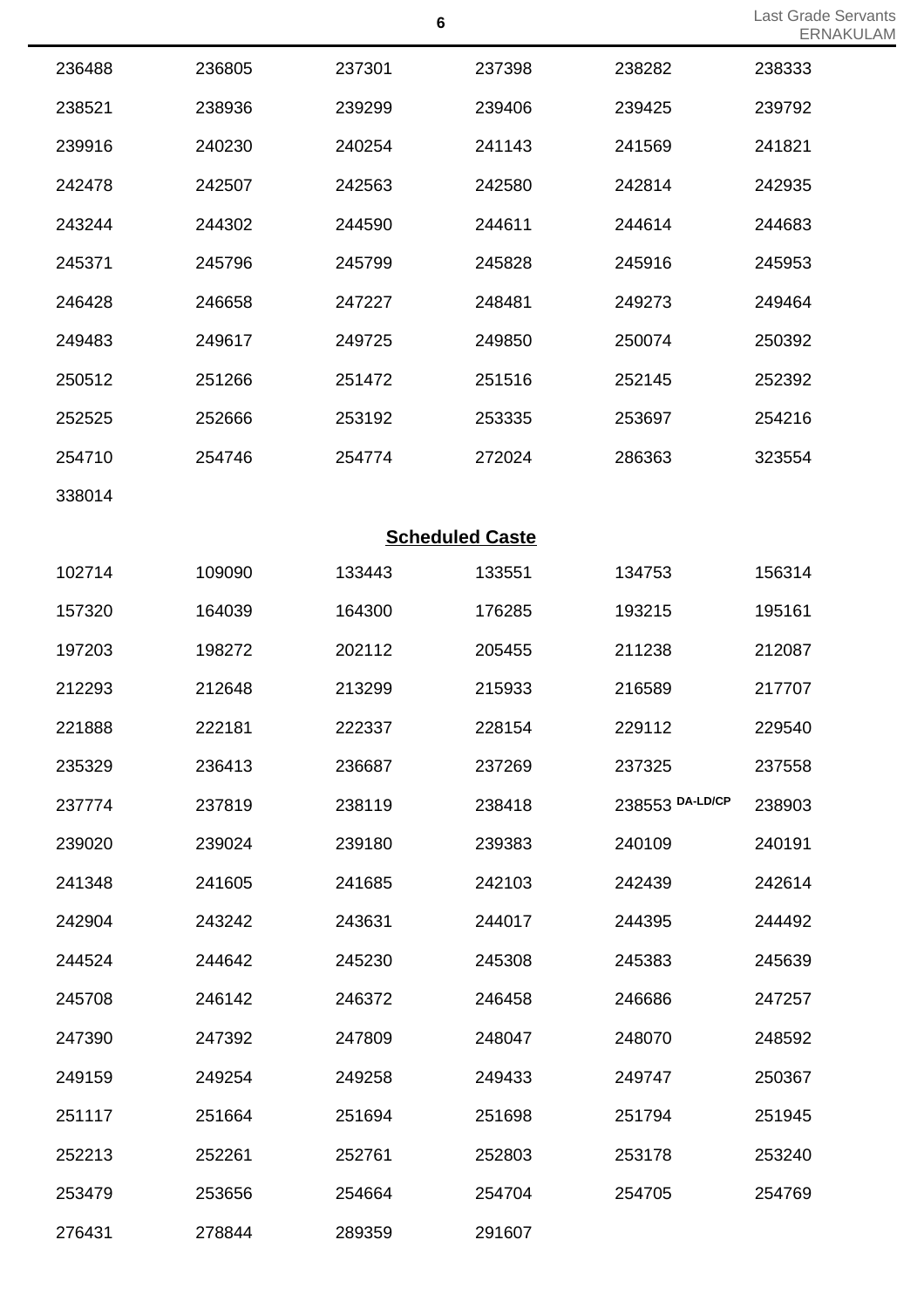## **Scheduled Tribe**

| <b>Scheduled Tribe</b> |        |               |        |        |        |  |  |
|------------------------|--------|---------------|--------|--------|--------|--|--|
| 106056                 | 107348 | 109462        | 115027 | 125826 | 133748 |  |  |
| 138232                 | 145911 | 185379        | 192450 | 213333 | 213921 |  |  |
| 225275                 | 225435 | 225566        | 225658 | 226506 | 227364 |  |  |
| 228417                 | 228713 | 228769        | 229298 | 229737 | 230283 |  |  |
| 230466                 | 230825 | 231783        | 232368 | 232566 | 233965 |  |  |
| 234509                 | 234733 | 234896        | 235498 | 236212 | 236400 |  |  |
| 237284                 | 237845 | 237957        | 237986 | 238293 | 238776 |  |  |
| 238991                 | 239199 | 239291        | 239487 | 240220 | 241032 |  |  |
| 241070                 | 241297 | 241804        | 242223 | 242508 | 243360 |  |  |
| 243807                 | 244462 | 244838        | 244847 | 244909 | 245185 |  |  |
| 246199                 | 246567 | 247008        | 247562 | 248587 | 248706 |  |  |
| 249886                 | 250246 | 250489        | 251767 | 251979 | 252582 |  |  |
| 252920                 | 253039 | 254037        | 254838 | 336573 | 345986 |  |  |
| 346038                 | 346596 | 346986        | 347973 | 348862 | 348965 |  |  |
| 349086                 | 349202 | 349729        | 349802 | 349859 | 349965 |  |  |
| 350791                 | 350932 | 351104        | 351767 | 351776 | 353012 |  |  |
| 353495                 | 353636 | 353727        | 353856 | 354131 | 354579 |  |  |
| 354774                 | 372192 | 379186        | 379298 |        |        |  |  |
|                        |        | <b>Muslim</b> |        |        |        |  |  |
| 128377                 | 137264 | 140949        | 161286 | 162694 | 167597 |  |  |
| 171246                 | 173005 | 173796        | 179676 | 180378 | 190300 |  |  |
| 193997                 | 194200 | 194297        | 194353 | 196440 | 197855 |  |  |
| 198107                 | 198453 | 198460        | 199144 | 200729 | 201902 |  |  |
| 205467                 | 206764 | 207964        | 210408 | 217153 | 232365 |  |  |
| 235608                 | 235924 | 236105        | 236152 | 236183 | 236233 |  |  |
| 236290                 | 236297 | 236301        | 236330 | 236443 | 236578 |  |  |
| 236680                 | 236877 | 236936        | 236972 | 236981 | 237146 |  |  |
| 237542                 | 237618 | 237754        | 237816 | 238619 | 238654 |  |  |
| 238716                 | 238765 | 238866        | 238944 | 239042 | 239147 |  |  |
| 239154                 | 239179 | 239194        | 239379 | 239927 | 240318 |  |  |
| 240552                 | 240565 | 240761        | 240766 | 240802 | 240919 |  |  |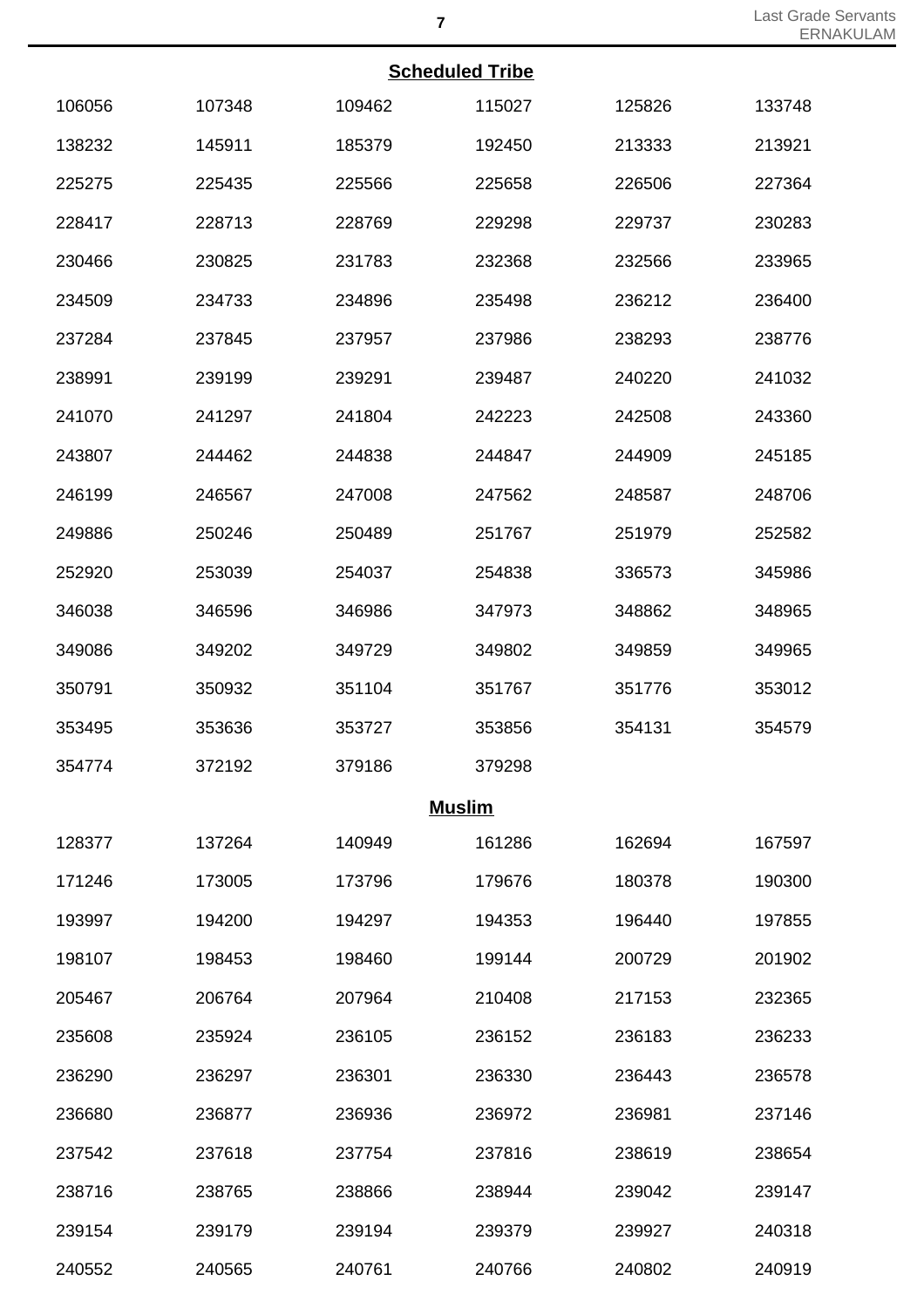|                 |        |                            |        |                 | <b>LIVI</b> |
|-----------------|--------|----------------------------|--------|-----------------|-------------|
| 241071          | 241121 | 241388                     | 241478 | 242463          | 242489      |
| 242549          | 242911 | 242980                     | 243144 | 243158          | 243714      |
| 244115          | 244393 | 244671                     | 245307 | 245318          | 245325      |
| 245355 DA-LV    | 245393 | 245403                     | 245458 | 245641          | 246193      |
| 247435          | 247456 | 247998                     | 248060 | 248180          | 248183      |
| 249319          | 249448 | 249913                     | 250775 | 251091          | 251208      |
| 251451          | 251631 | 251875                     | 252126 | 252346          | 252470      |
| 252623          | 252627 | 252914                     | 253759 | 254299          | 254319      |
| 254559          | 254623 | 254716                     | 254721 | 254747          | 271637      |
| 286741          | 291805 | 298080                     | 318930 | 351294          | 355256      |
|                 |        | <b>Latin Catholics/A.I</b> |        |                 |             |
| 149878          | 189672 | 190187                     | 190403 | 197303          | 198403      |
| 203714 DA-LD/CP | 206199 | 206263                     | 206754 | 235068 DA-LD/CP | 235236      |
| 235496          | 236369 | 236493                     | 236526 | 237669          | 237875      |
| 237902          | 238687 | 238955                     | 239309 | 239389          | 240479      |
| 241892          | 241910 | 242492                     | 242514 | 242995          | 243229      |
| 243457          | 243467 | 243525                     | 243872 | 243951          | 244718      |
| 244761 DA-LD/CP | 246433 | 246865                     | 247371 | 247981          | 248814      |
| 248986          | 249514 | 249738                     | 251317 | 251353          | 252016      |
| 252051          | 252319 | 252977                     | 253275 | 254356          |             |
|                 |        | <b>OBC</b>                 |        |                 |             |
| 112286          | 116688 | 116883                     | 117558 | 126515          | 127493      |
| 136814          | 139740 | 141870                     | 143586 | 156636          | 176319      |
| 192267          | 197027 | 199250                     | 205993 | 208097          | 210444      |
| 214329          | 215069 | 223766                     | 235142 | 235152          | 235190      |
| 235293          | 235938 | 237771                     | 238150 | 238342          | 238600      |
| 238816          | 238995 | 239091                     | 239111 | 239259          | 240123      |
| 240677          | 240679 | 241157 DA-LD/CP            | 241601 | 242005          | 242972      |
| 243033          | 243497 | 244063                     | 244586 | 244929          | 244943      |
| 245760          | 245987 | 246025                     | 246519 | 246761          | 246898      |
| 246949          | 247898 | 248939                     | 249039 | 249411          | 249812      |
| 249842          | 250004 | 250028                     | 250465 | 250647          | 251242      |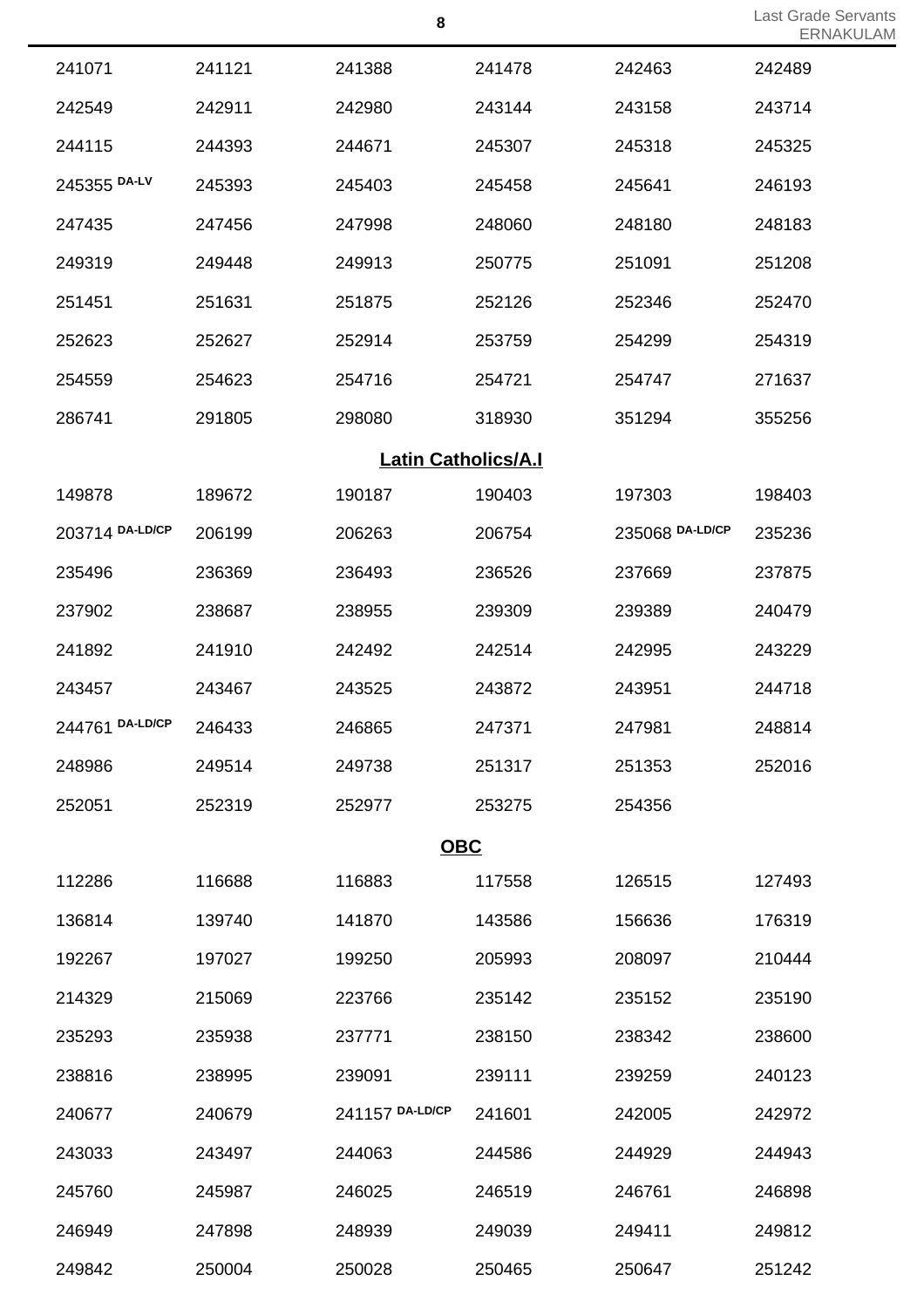| 251548 | 251725 | 251777                                          | 253265             | 253788       | 254215 |
|--------|--------|-------------------------------------------------|--------------------|--------------|--------|
| 254327 | 254962 | 265594                                          | 269853             | 279467       | 298947 |
| 334326 |        |                                                 |                    |              |        |
|        |        |                                                 | <b>Viswakarma</b>  |              |        |
| 109215 | 123050 | 134097                                          | 154801             | 161231       | 172529 |
| 177537 | 191065 | 211281                                          | 216087             | 237120       | 237950 |
| 239940 | 240716 | 241203                                          | 243094             | 245680       | 248715 |
| 249230 | 249259 | 249388                                          | 249906             | 250269       | 252411 |
| 253261 | 253824 |                                                 |                    |              |        |
|        |        |                                                 | <b>SIUC Nadar</b>  |              |        |
| 100792 | 111294 | 112161                                          | 112439             | 115696       | 115719 |
| 117552 | 120794 | 122436                                          | 123668             | 123698       | 124225 |
| 124738 | 126558 | 126687                                          | 131990             | 132253       | 133017 |
| 137004 | 137667 | 137894                                          | 138604             | 138616       | 141462 |
| 144602 | 222236 |                                                 |                    |              |        |
|        |        | <b>Scheduled Caste Converts to Christianity</b> |                    |              |        |
| 168044 | 176670 | 182770                                          | 198293             | 209078       | 213538 |
| 220114 | 222155 | 226280                                          | 232769             | 235064 DA-LV | 236567 |
| 238410 | 240571 | 240932                                          | 244962 DA-LV       | 245299       | 246294 |
| 248512 | 250077 | 251570                                          | 252892             | 253219       | 253498 |
| 253834 | 254224 |                                                 |                    |              |        |
|        |        |                                                 | <b>Dheevara</b>    |              |        |
| 177325 | 192380 | 192484                                          | 203146             | 205048       | 210815 |
| 215281 | 216437 | 236304                                          | 236685             | 236768       | 237395 |
| 237943 | 239741 | 243366                                          | 243492             | 244088       | 246365 |
| 249070 | 250349 | 250442                                          | 250533             | 252001       | 252246 |
| 253469 | 254793 |                                                 |                    |              |        |
|        |        |                                                 | <b>Hindu Nadar</b> |              |        |
| 104086 | 116814 | 121990                                          | 124850             | 127127       | 129551 |
| 131647 | 133293 | 138985                                          | 139936             | 140920       | 142875 |
| 245381 |        |                                                 |                    |              |        |

## **List of Differently Abled Candidates for 3% Reservation**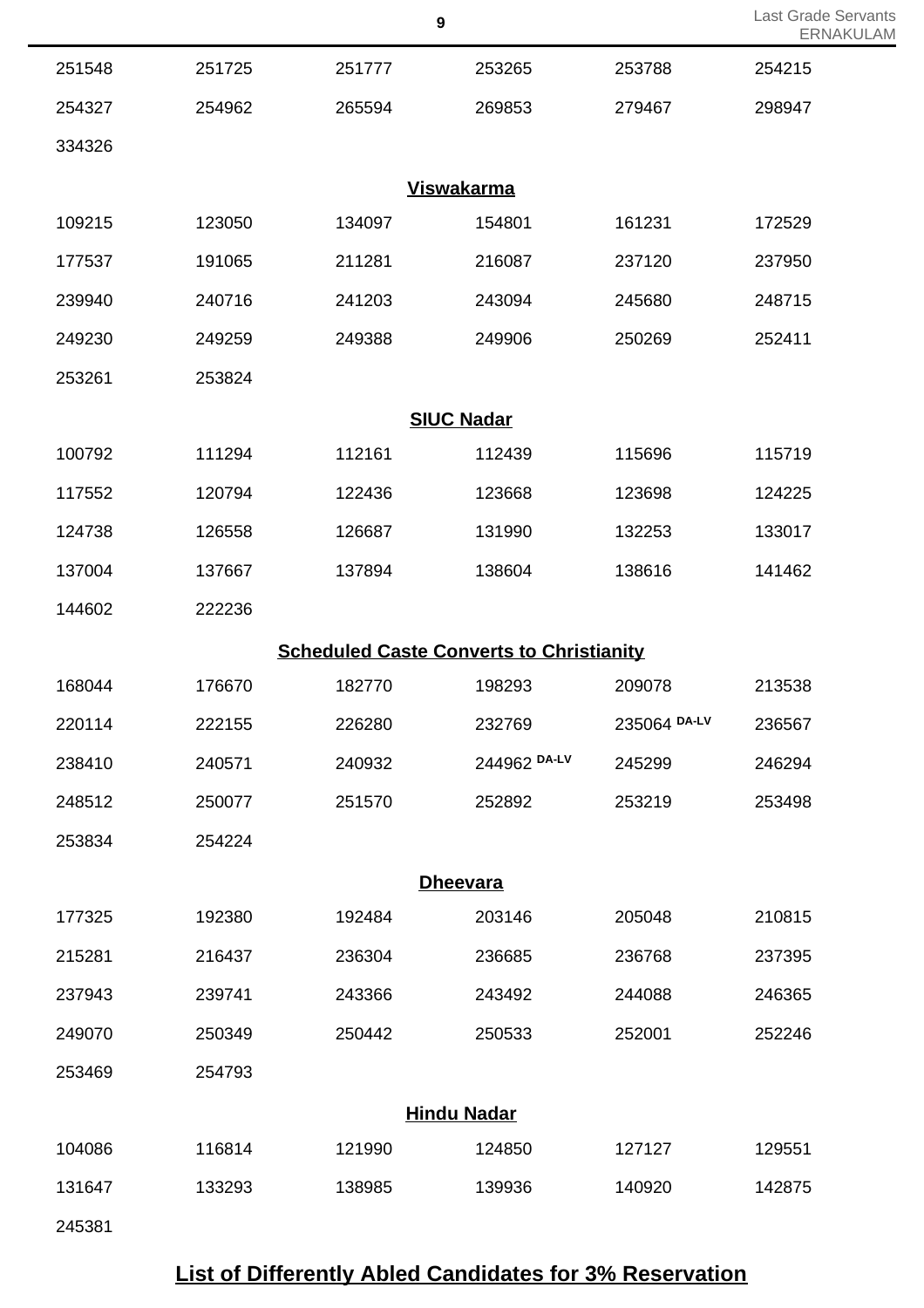|                 | <b>Low Vision</b> |                                              |                 |                 |                 |  |  |  |
|-----------------|-------------------|----------------------------------------------|-----------------|-----------------|-----------------|--|--|--|
| 120473 DA-LV    | 128559 DA-LV      | 192922 DA-LV                                 | 202921 DA-LV    | 203517 DA-LV    | 203523 DA-LV    |  |  |  |
| 203923 DA-LV    | 204114 DA-LV      | 213616 DA-LV                                 | 224451 DA-LV    | 235064 DA-LV    | 235075 DA-LV    |  |  |  |
| 235358 DA-LV    | 235362 DA-LV      | 241352 DA-LV                                 | 244553 DA-LV    | 244952 DA-LV    | 244962 DA-LV    |  |  |  |
| 244963 DA-LV    | 244967 DA-LV      | 245155 DA-LV                                 | 245355 DA-LV    | 245358 DA-LV    | 380828 DA-LV    |  |  |  |
|                 |                   | <b>Hearing Impairment</b>                    |                 |                 |                 |  |  |  |
| 203311 DA-HI    | 203526 DA-HI      | 235082 DA-HI                                 | 235086 DA-HI    | 235087 DA-HI    | 235553 DA-HI    |  |  |  |
| 238260 DA-HI    | 238268 DA-HI      | 238552 DA-HI                                 | 238569 DA-HI    | 241364 DA-HI    | 241554 DA-HI    |  |  |  |
| 241558 DA-HI    | 242357 DA-HI      | 242362 DA-HI                                 | 242364 DA-HI    | 242369 DA-HI    | 242558 DA-HI    |  |  |  |
| 243666 DA-HI    | 243674 DA-HI      | 244757 DA-HI                                 | 244758 DA-HI    | 244956 DA-HI    | 245162 DA-HI    |  |  |  |
|                 |                   | <b>Locomotor Disability / Cerebral Palsy</b> |                 |                 |                 |  |  |  |
| 165109 DA-LD/CP | 177802 DA-LD/CP   | 185761 DA-LD/CP                              | 188910 DA-LD/CP | 203110 DA-LD/CP | 203714 DA-LD/CP |  |  |  |
| 203922 DA-LD/CP | 204311 DA-LD/CP   | 204610 DA-LD/CP                              | 235051 DA-LD/CP | 235068 DA-LD/CP | 235364 DA-LD/CP |  |  |  |
| 238553 DA-LD/CP | 238753 DA-LD/CP   | 241157 DA-LD/CP                              | 241158 DA-LD/CP | 241354 DA-LD/CP | 241356 DA-LD/CP |  |  |  |
| 242368 DA-LD/CP | 243661 DA-LD/CP   | 244552 DA-LD/CP                              | 244761 DA-LD/CP | 245150 DA-LD/CP | 294924 DA-LD/CP |  |  |  |